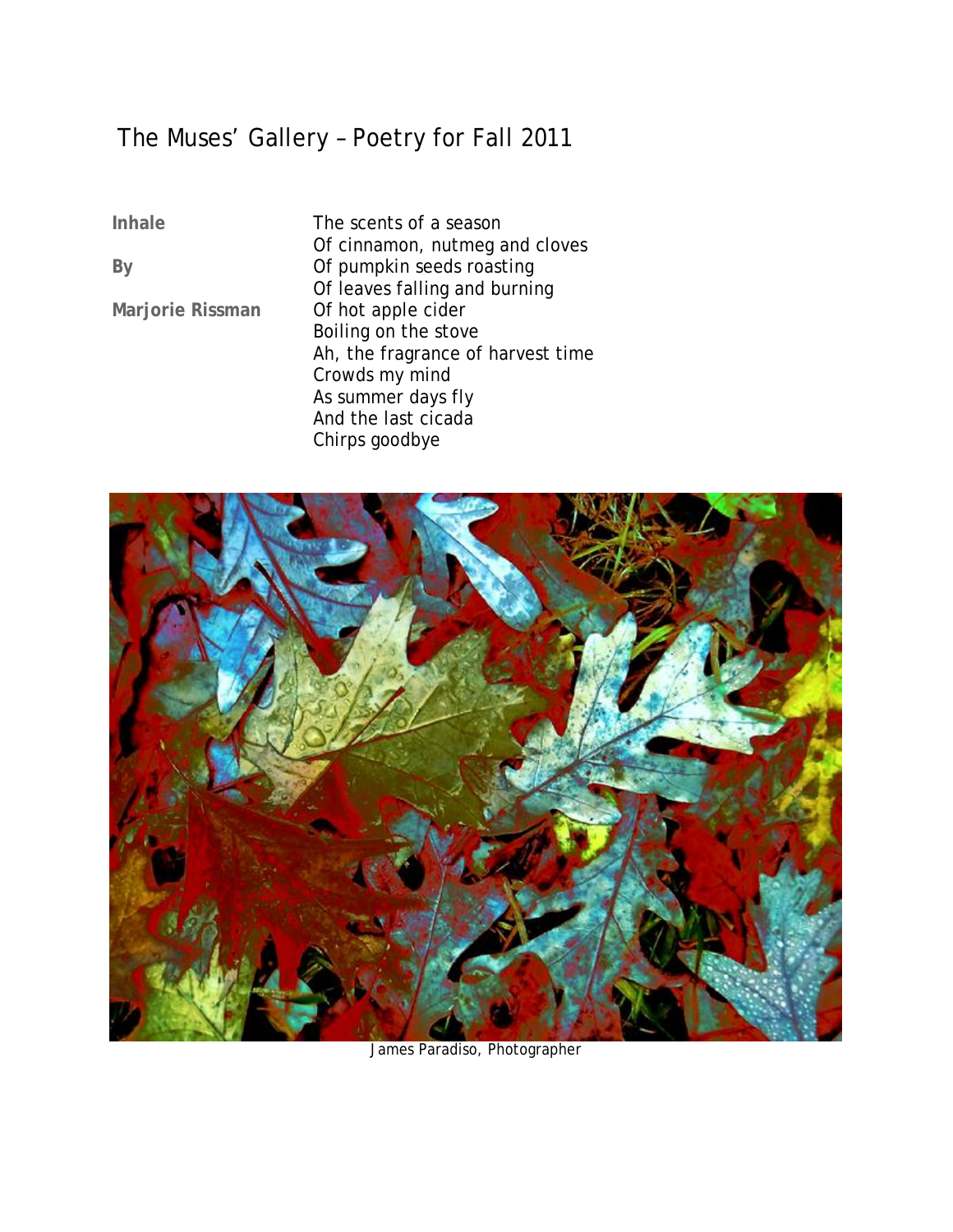**The Apple** 

**By** 

**William Vollrath**  *Downers Grove*

Ripens wondrously at the perfect rate to realize its multiple potentials sweet or tart red or green reaching maturity embraced by sun and air only to be plucked from its lofty cradle scarlet skin peeled away cool juices drained golden meat consumed till only the core remains the apple's essence born from a season of growth then decay sweet quintessence from multiple possibilities the apple's true self crafted over time now generously gifts seeds for a budding tomorrow



Kohl Trimbell, Photographer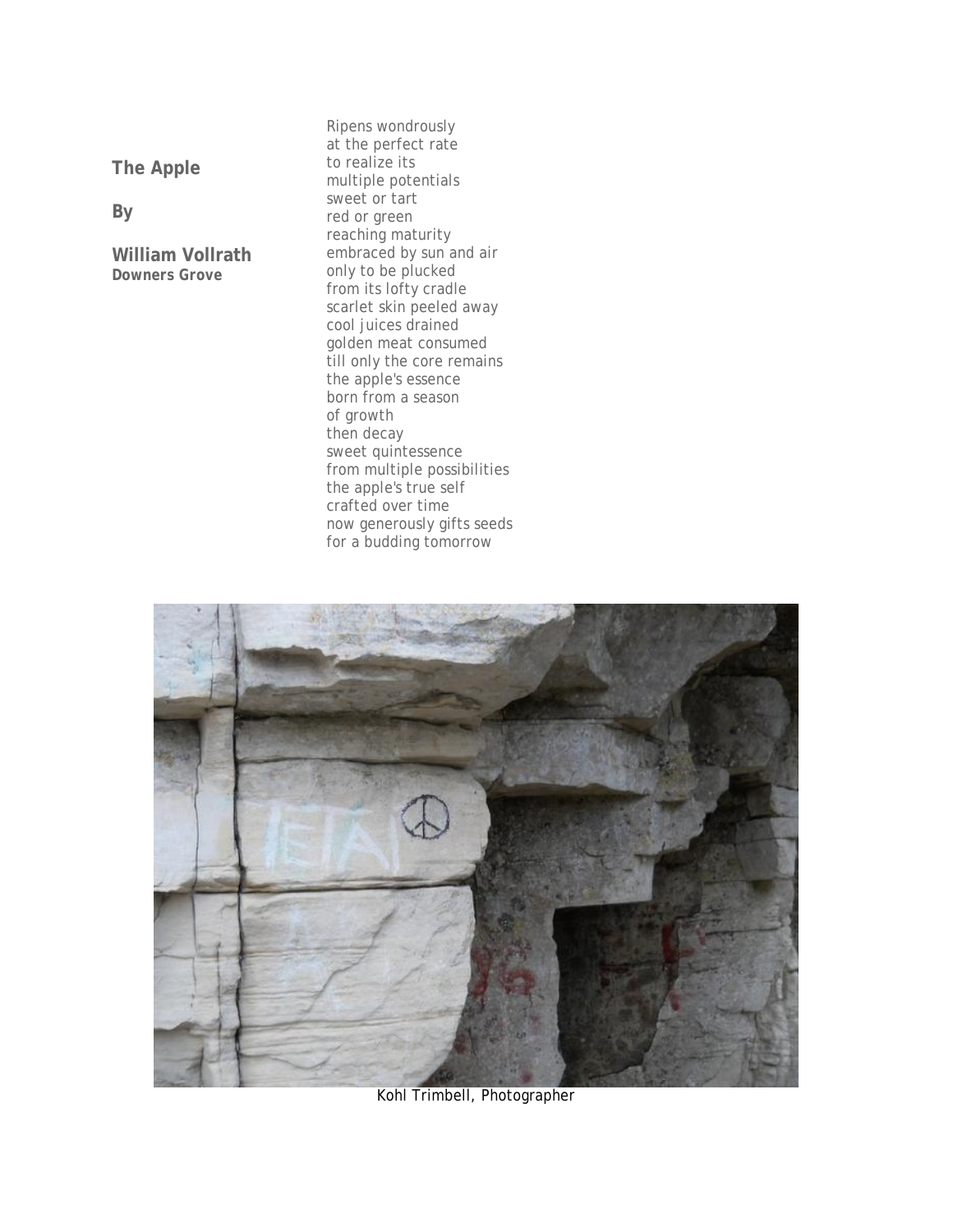**summer's last** 

**By** 

**Marcia Pradzinksi**  *Skokie* 

*Published by Amanda Blue in Ohio, 1984*

day draws breath slowly lingering on fingers sweetened by sunlit batter of crickets skateboards broadcasts windblown in trees

as nightbirds pierce the melting sun



Pam Larson, Photographer

**Ansel Adams** 

**By** 

**Pam Larson**  *Arlington Heights*

Young man boldly goes out amongst the trees and mountains. Finds an old man on his knees, ear to the ground awaiting his next order.

Looks into his eyes a reflection of landscapes that have escaped film. Private moments in time falling into puddles of yesterdays. Proof that poetry needs no words.

Falls to his knees. His story has humbled him, he has felt the terror of grace.

> Printed to share with you.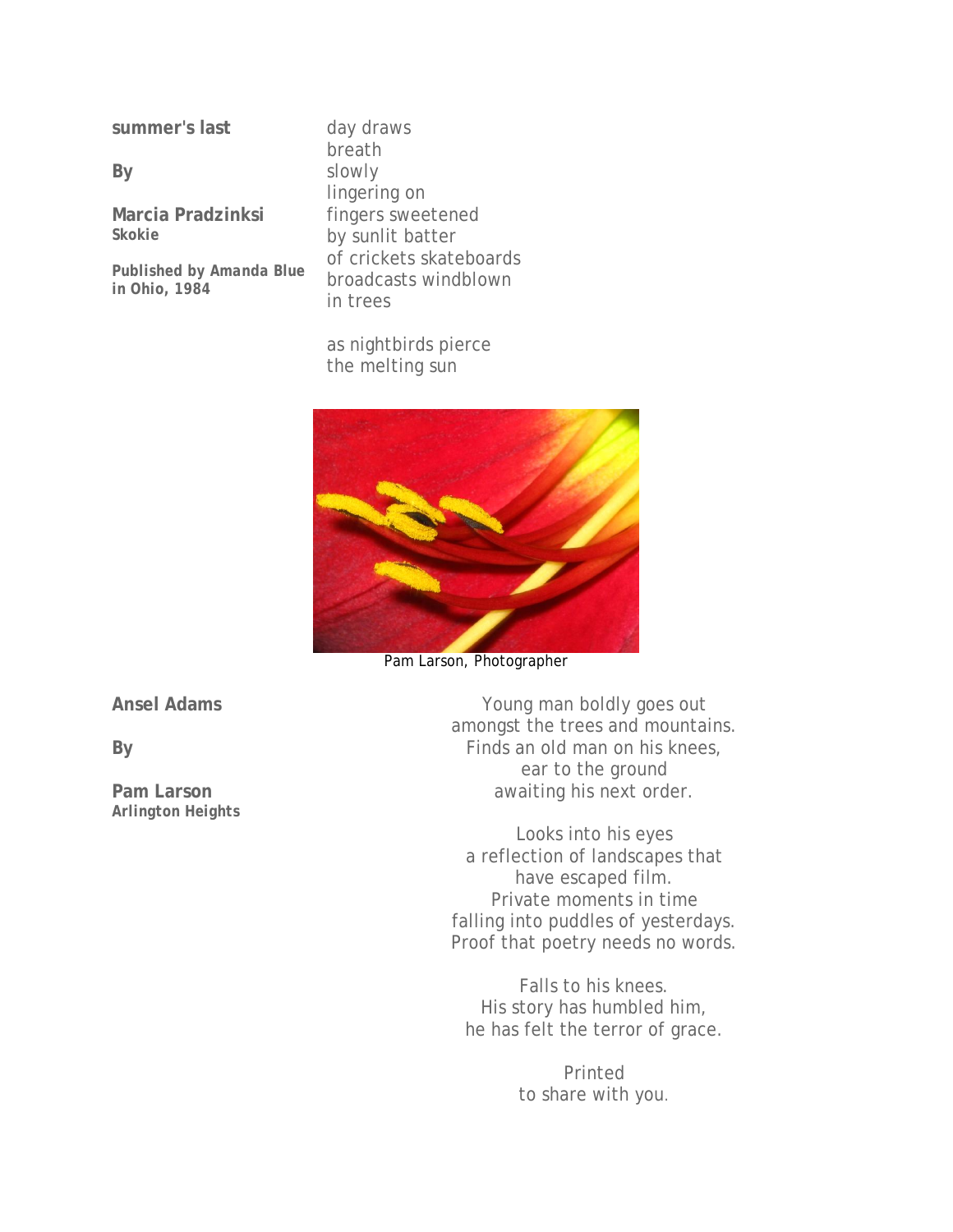

Kohl Trimbell, Photographer

**Poet's Game** 

**By** 

**Jennifer Dotson** 

I'm addicted to a computer game of trains and tickets and far off destinations. A game I cannot get enough of.

Win or lose, once it ends a click of my mouse sends me on a new cheap thrill adventure.

I play it on-line in the morning and again after work while I pretend I'm doing something else, something worthwhile.

I fear that I will become like the retiree looking at his statements who learns that if only he'd saved \$1 every day and invested carefully

over time he'd have massed millions. I'm chewed by the same regret that if only I'd spent those minutes writing instead of playing

I'd have written volumes of poetry.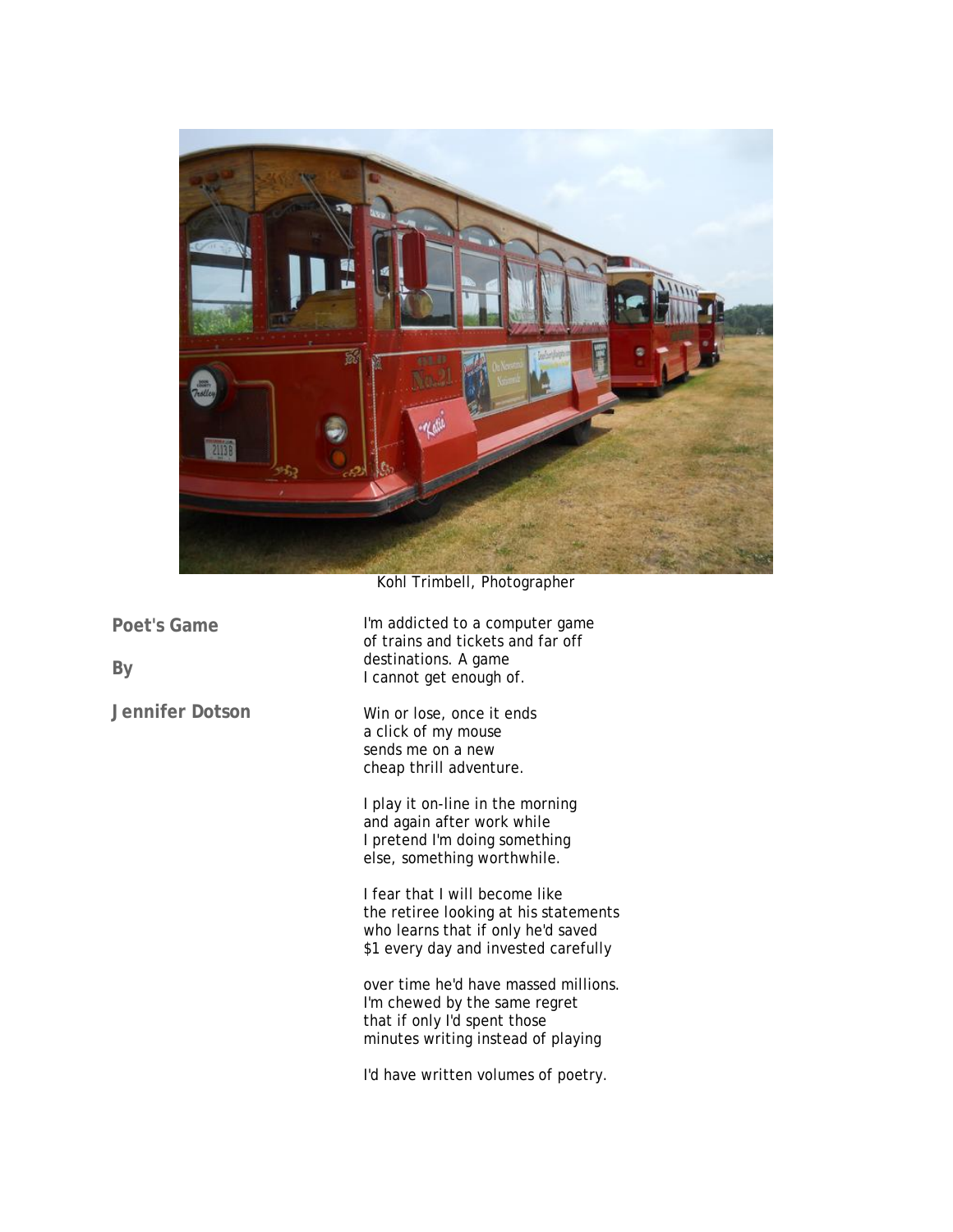

James Paradiso, Photographer

**Sharing Memories During A Nursing Home Visit** 

**By** 

**Jenene Ravesloot**  *Chicago*

Milk men, tinker men, rag men, too sound of clinking milk bottles at 5 a.m., glint of knives at eight, cries of *rags*, *rags*, *rags*, grind of wagon wheels in the alley, scent of horse dung hanging in the air at noon.

Mr. Griffenberg grinds ice, pours milk into a pail on the porch, begins to make ice-cream for the neighborhood kids while water runs down the street from an open hydrant.

Children laugh. A dog dies under a tree. Black flies hum like angry bees.

And here you are, father, so young in the Brownie photograph, dressed in your Navy whites, holding me.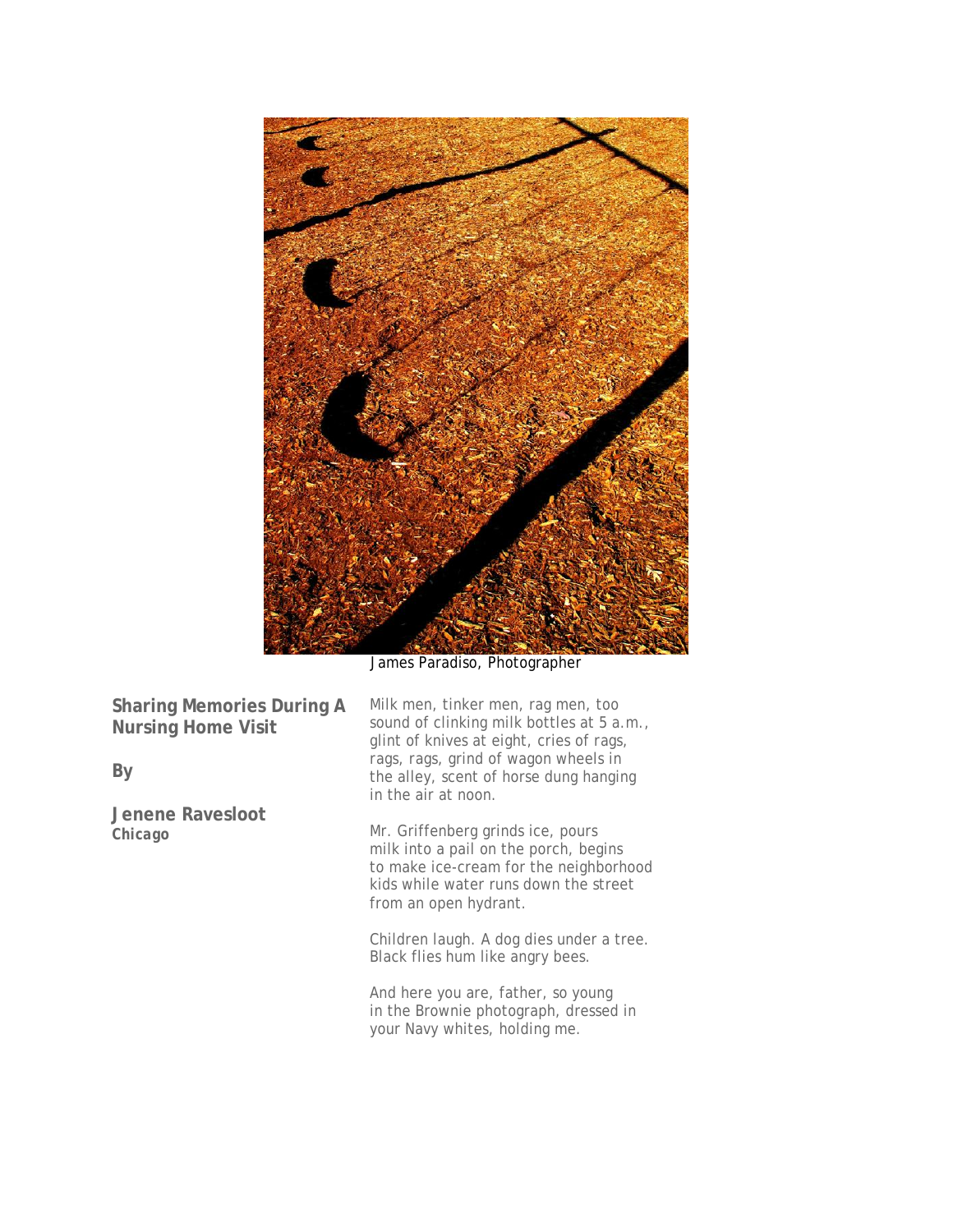

Pam Larson, Photographer

**Passing Through We Questioning** 

**by** 

**Robert Klein Engler**  *Des Plaines* 

Sure, you've seen it, that old frame house by the roadside, rotted white. Someone decided to live there. Like wind scattered seeds at night,

they had to bloom with roots in ash. For a second you wonder whose name was called to life in that moldy bedroom with floral wallpaper stained by shame,

or why he loaded his shotgun and went to Grand Rapids, there to shoot dead seven people, one of them a little boy who just lately learned to read.

I guess you could tell her it's OK to be tired. Life is a long unraveling, the thread from one love to another only leads from maze to maze. Just sit here by the bed

in your rocking chair, rest, let sunlight filtered by the curtain's gauze glint your spotted hands. Let others drive into the cannon blast or a sweet scent

of pines up the hill. They'll play croquet at the Bradfords until the kids want to go, then have dinner on the Perry Hotel porch. He'll wear his lemon yellow chinos,

she her sailor blouse. This is the way it is. White fish, chardonnay, and pain; then watch the ice water pitcher sweat. It looks like raindrops on a windowpane.

Even after their long conversation, when she asks hesitantly how to forgive, there are still the chains of the body to loosen, not so much to die but to live.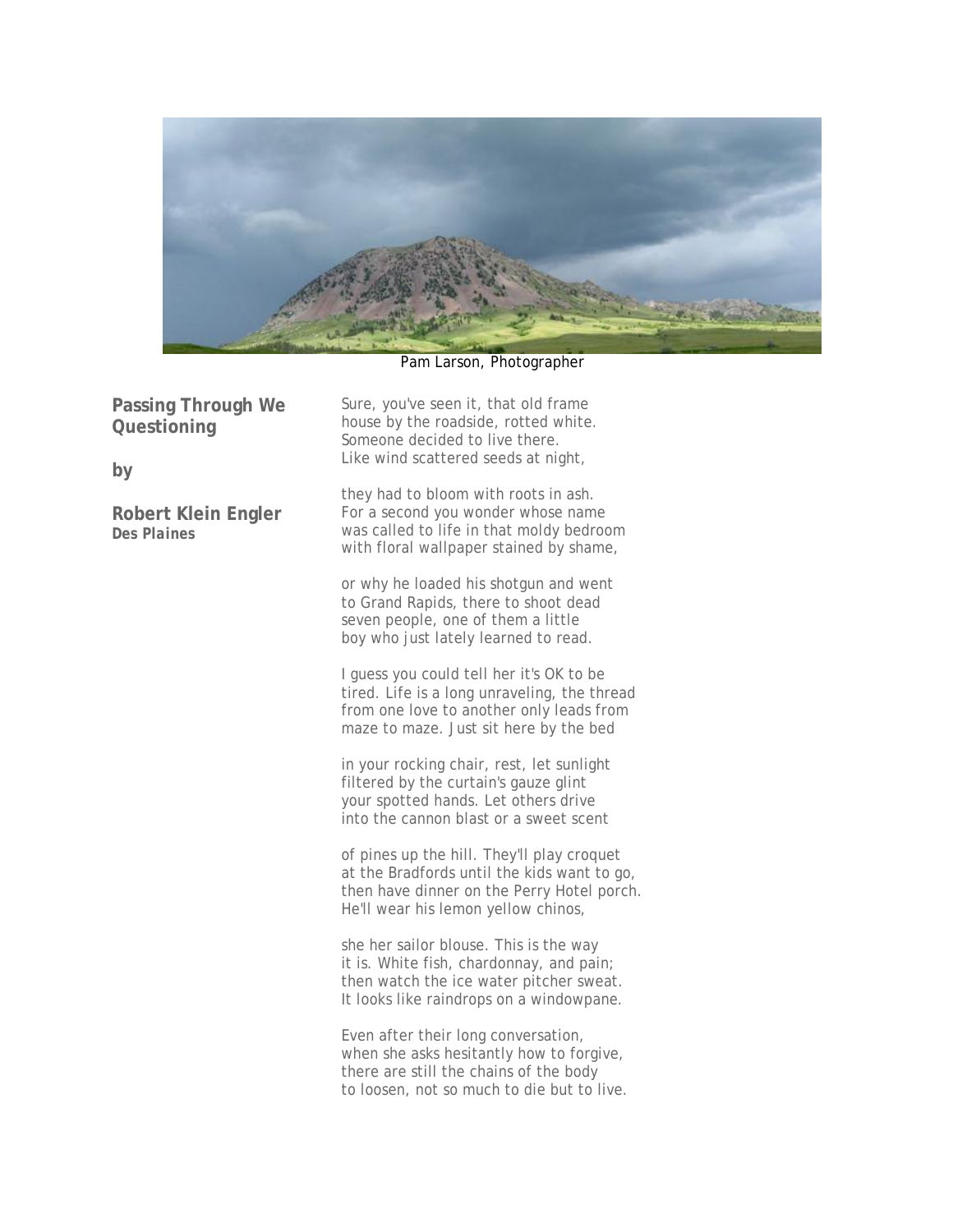

## Kohl Trimbell, Photographer

**Post Labor Day Blues** 

**by** 

**Marjorie Rissman** 

The last of summer days The last of summer art shows come and go How to fill the empty weekends left Before the first deep paralyzing snow Sure there are leaves to rake Bulbs to plant Solitary walks to take. But damn! I miss the crowded Calendar of ice cream cone nights And picnic lunches on the sand. You can try to cheer me up With your autumn wardrobe Orange, red and gold. But all I see is darkness coming All I feel is old and cold.

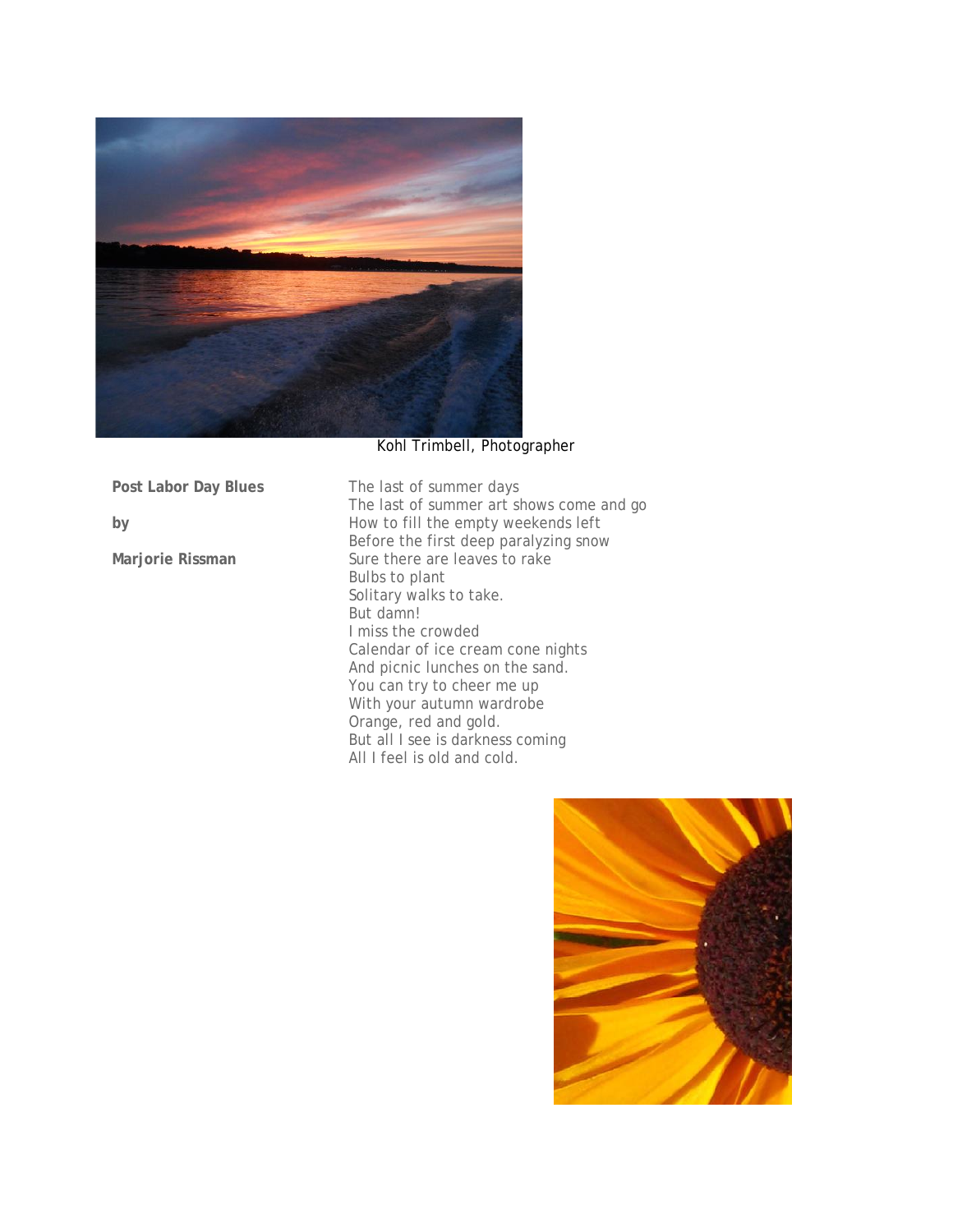## Pam Larson, Photographer

**A Poet** 

**by** 

**Michael P. Wright**  *Highwood*

Wild yearning for writing, the seed planted as an 8-year old; Creative anxiety pent up like a wandering butterfly; Words, the catalyst value of his existence; Downtrodden and melancholy, melody of words fits like a glove; "The" moniker, a title for which I don't deserve; Plentiful walks of life lay claim to the charm; My literature knowledge, so pitiful and blithely undermining; The idea, conjure up and recite;

Critical acclaim perfects my tortured soul; Pluck a word out of thin air; Sigh, respond then fiddle with an exact sentence; Stunning patrons at a loss for comments; Exclusivity reigns supreme, for I am globally alone; Satisfaction heightens to a peak humanly possible; Spread the word, the utopian message of a poem printed in a publication; from incubator (The idea) to a genteel manner in a scholarly journal.



James Paradiso, Photographer

**The Hairy Angler** 

**by** 

**Kohl Trimbell**  *Chicago* 

It's like thread spun something marvelous on its own. Some horror picture, some grotesque beauty heavily wrapped up in itself. In what tones its mouth gapes like some sort of violence leaks out of it into nothingness around it. And if nothingness then what is the point of all that imagery? The specimen hardly beautiful yet undeniably calling all attention and at what depths. From who?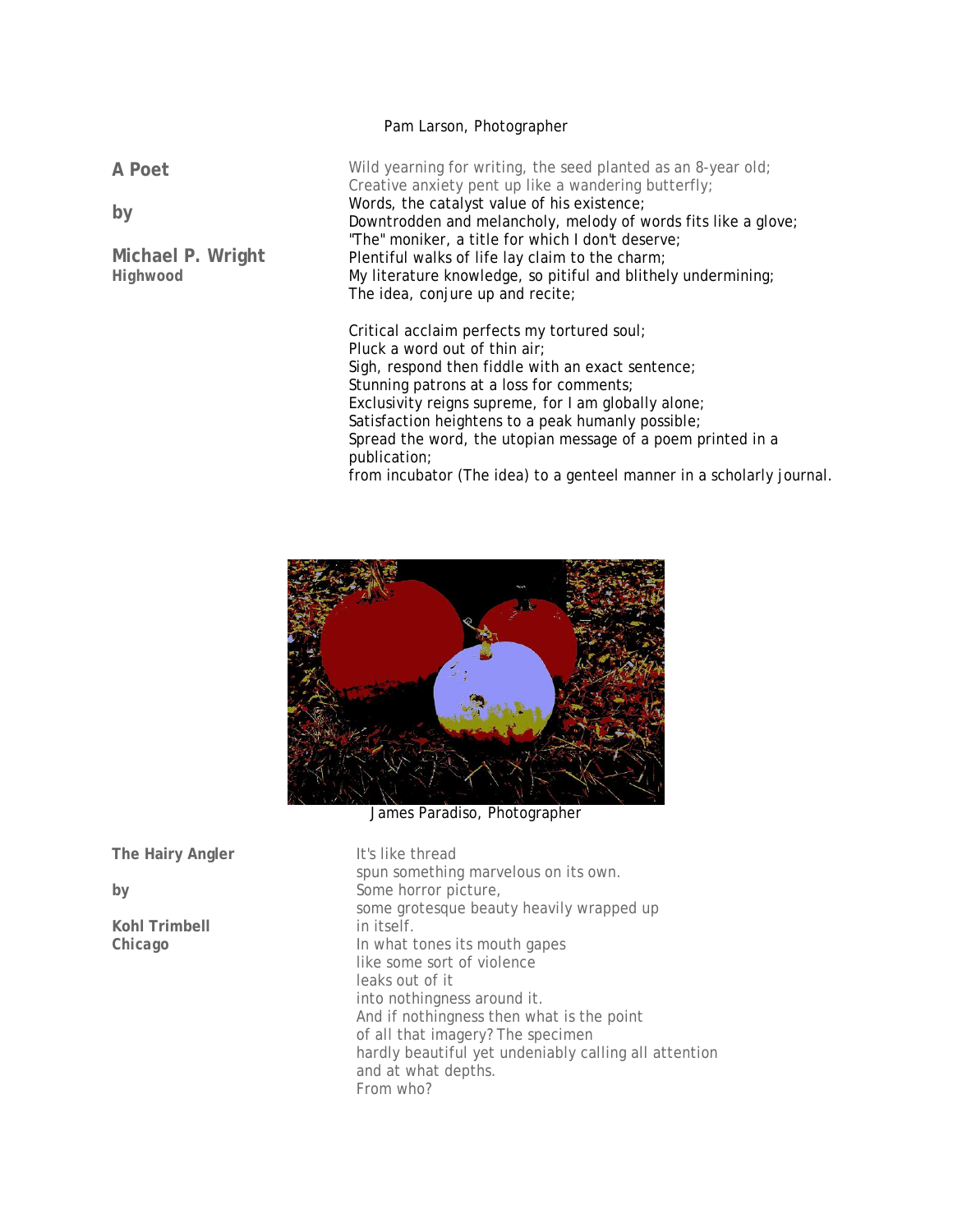It's like thread spun some Disaster, some Ugly, placed it at the bottom to avoid being seen but since we have and cannot look away it creates wonder about what else there is. Not that beauty has anything to do with anything anymore... it's just the mystery of the thing.



Kohl Trimbell, Photographer

| "We Meet Again Merrial<br>Mumett"<br>By<br>Kenny Sommer | For years all the searching and questions<br>Where did you go my friend at Rosewood Beach?<br>Was I looking too hard?<br>Lost in myself, giving up, not trying<br>Did you move on to another dimension or planet?<br>Today I felt you in the birds, water, wind and sand.<br>Seeing the unseen<br>You must be open, a state of peace<br>Nature flows into you<br>Hearing your anger, faith and hope<br>The water calm but getting colder<br>Summer turning to fall<br>Hope we meet again, Mrs. Mumett?<br>You bring sunshine, strength and warmth. |
|---------------------------------------------------------|----------------------------------------------------------------------------------------------------------------------------------------------------------------------------------------------------------------------------------------------------------------------------------------------------------------------------------------------------------------------------------------------------------------------------------------------------------------------------------------------------------------------------------------------------|
| <b>Collateral Damage</b>                                | He is an escape artist or the devil<br>A hollerine, walking tinny toos through the tuling                                                                                                                                                                                                                                                                                                                                                                                                                                                          |

**By**  A ballerina, walking tippy toes through the tulips Avoiding excremental deposits Tiny piles of goose droppings littering the sidewalk Tarnishing the well worn trail of our journeys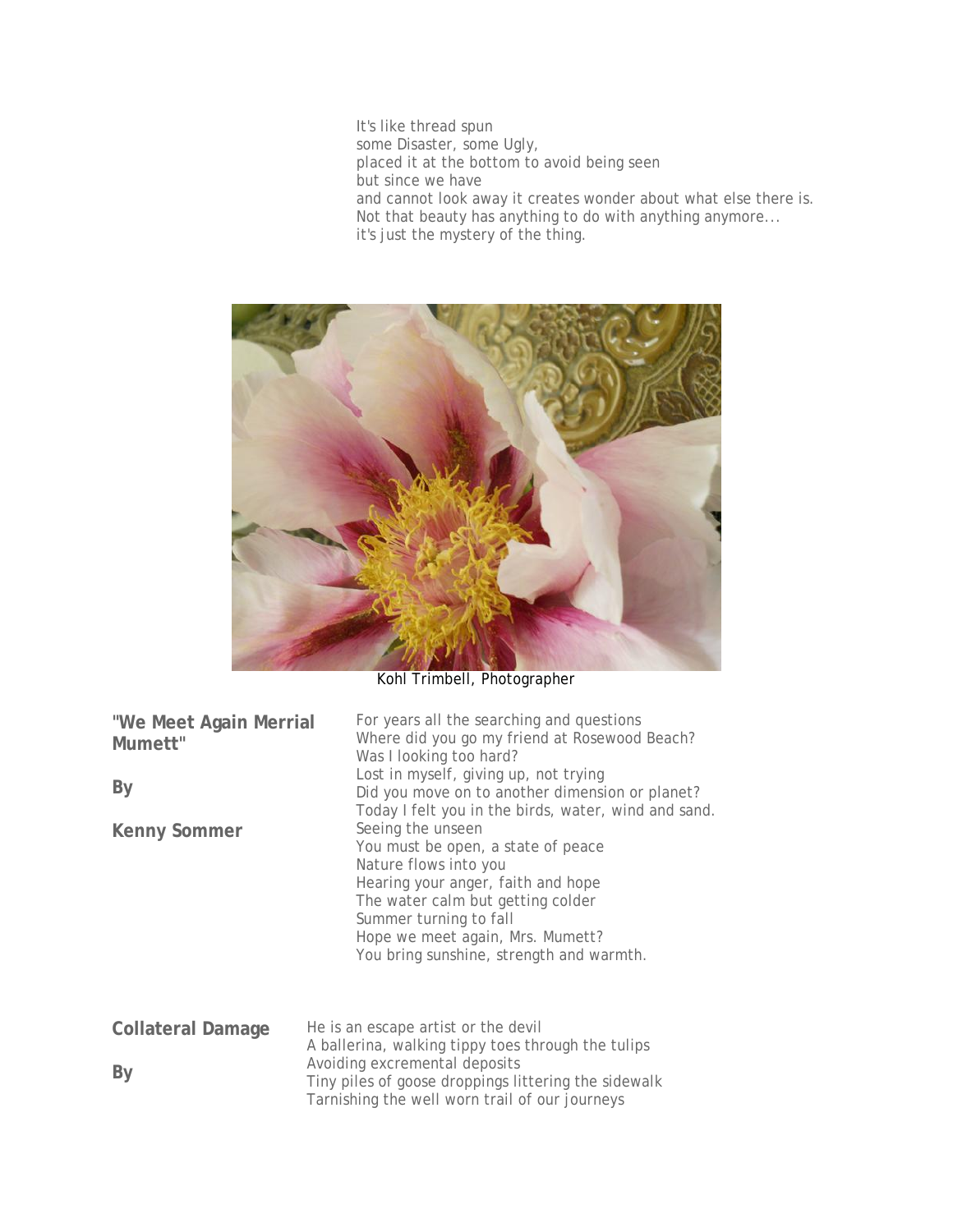**Bruce E. McNutt** 

The Golden one with four gigantic paws Putting one paw in front of the other As if guided by radar to avoid enemy fire The road side devices left by feathered terrorists

While I, his trusted companion, supposedly leading him Collateral damage Unable to avoid the decimation of stepping on Natural detonation devices

The traces of natural products impaled in the grooves of my tennies Hundreds of dollars spent on the best shoes China can manufacture In seconds scarred for all times Unusable by me, refused by the Army of salvation Even unsuitable for destruction by fire

Barkley looking back over his shoulder His eyebrows moving up and down Do I see a hint of a smile



Jan Burke, Photographer